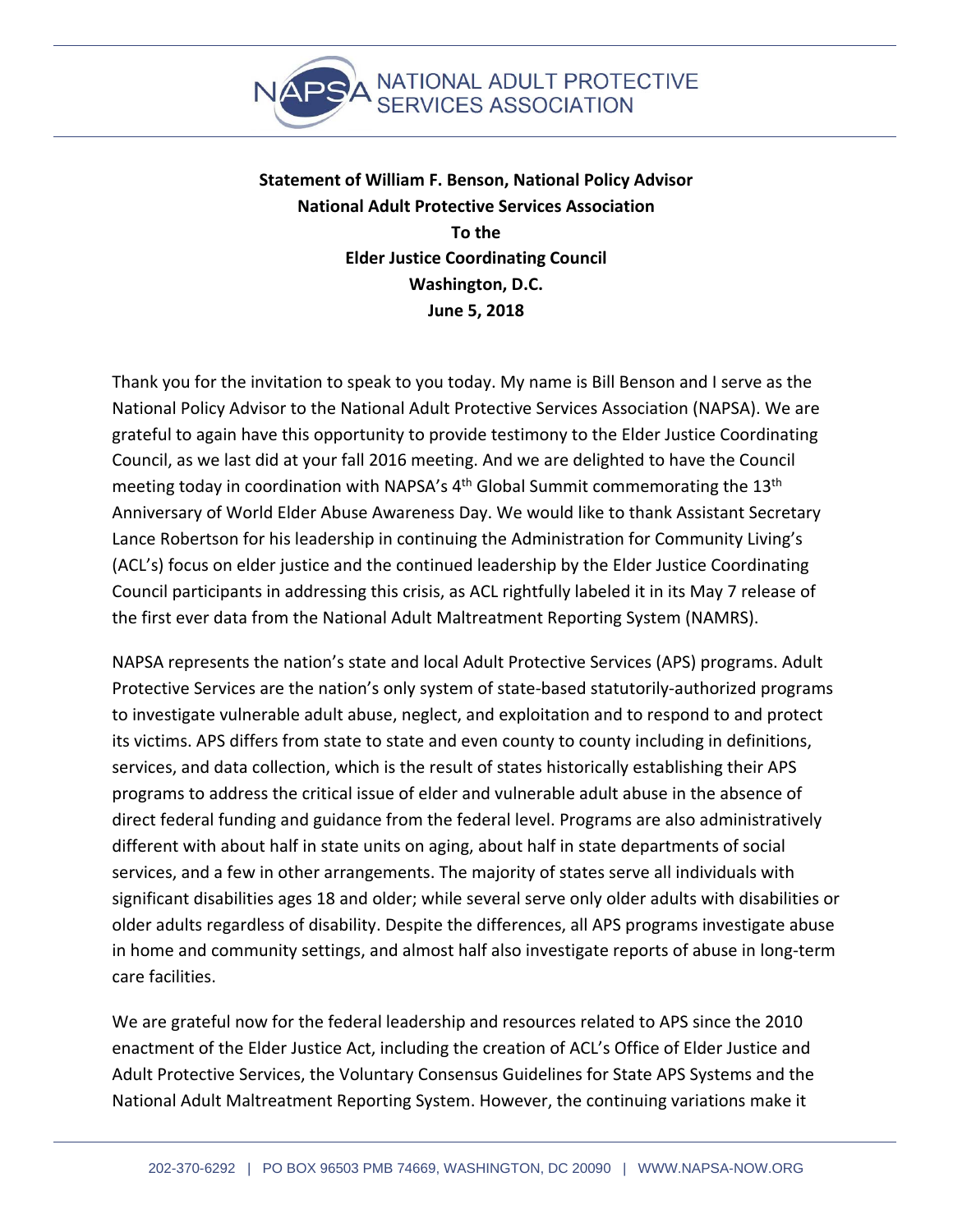

difficult to gather data, describe APS, educate the community, and develop standards or practice and training.

Despite these disparate structures and services, APS is essential to states and communities developing an adequate response system to protect vulnerable adults across the lifespan. Today, we would like to focus on being a voice for APS and its clients in responding to the current opioid abuse and misuse epidemic. In the last year, in addition to the Administration's declaration of an opioid public health emergency, eight states have issued emergency declarations on the opioid epidemic. Among the population APS serves, the brief issued by ACL earlier this year identifies national data that older adults are more likely to use prescription opioids and for longer periods of time creating a risk of potential misuse by the consumer or others including caregivers and family. Additionally, increased side effects of opioids in older individuals can lead to falls, injury, and fatalities<sup>1</sup>. Comments collected and summarized by the National Institute on Disability, Independent Living, and Rehabilitation Research (NIDILRR) suggest that people with disabilities are at a higher risk of opioid abuse, as well<sup>[2](#page-1-1)</sup>.

Most APS programs and NAMRS collect data on substance abuse present in a case generally, not specific to opioid use, whether prescription or otherwise. However, discussions with states' APS administrators have shown that reports involving opioid abuse are increasing and complex. These cases often involve neglect, financial exploitation, medication theft, or self-neglect. Looking to the future, the opioid epidemic will not only continue to impact APS, but the impact is likely to be even greater. In rural counties, adults ages 45 and older comprise 43% of opioid related deaths. Soon this new generation of older adults struggling with addiction as well as caregivers will be seen by APS<sup>[3](#page-1-2)</sup>.

To best inform the Council on the impact of the opioid epidemic on APS programs, supervisors, and workers – and the victims they serve – we decided to go straight to the source. We are grateful to the state APS administrators who took the time to identify and provide case examples and their insights. We are also appreciative of the numerous informal discussions with APS folk and during our bimonthly NAPSA regional APS program calls. While not nationally

<span id="page-1-0"></span> <sup>1</sup> Tilly, J., Skowronski, S., & Ruiz, S. (2017, December). *The opioid public health emergency and older adults.*  Retrieved from https://www.acl.gov/.<br><sup>2</sup> NIDILRR. (2018, May). Summary of responses from a request for information: People with disabilities and opioid

<span id="page-1-1"></span>*use disorder.* Retrieved from <u>https://acl.gov/</u>.<br><sup>3</sup> Aldrich, N. & Benson, B. (2017, August). *Raising awareness and seeking solutions to the opioid epidemic's impact* 

<span id="page-1-2"></span>on rural older adults. Retrieved fro[m https://www.giaging.org/documents/170818\\_Benson-](https://www.giaging.org/documents/170818_Benson-Aldrich_paper_for_GIA_web_FINAL.pdf)[Aldrich\\_paper\\_for\\_GIA\\_web\\_FINAL.pdf.](https://www.giaging.org/documents/170818_Benson-Aldrich_paper_for_GIA_web_FINAL.pdf)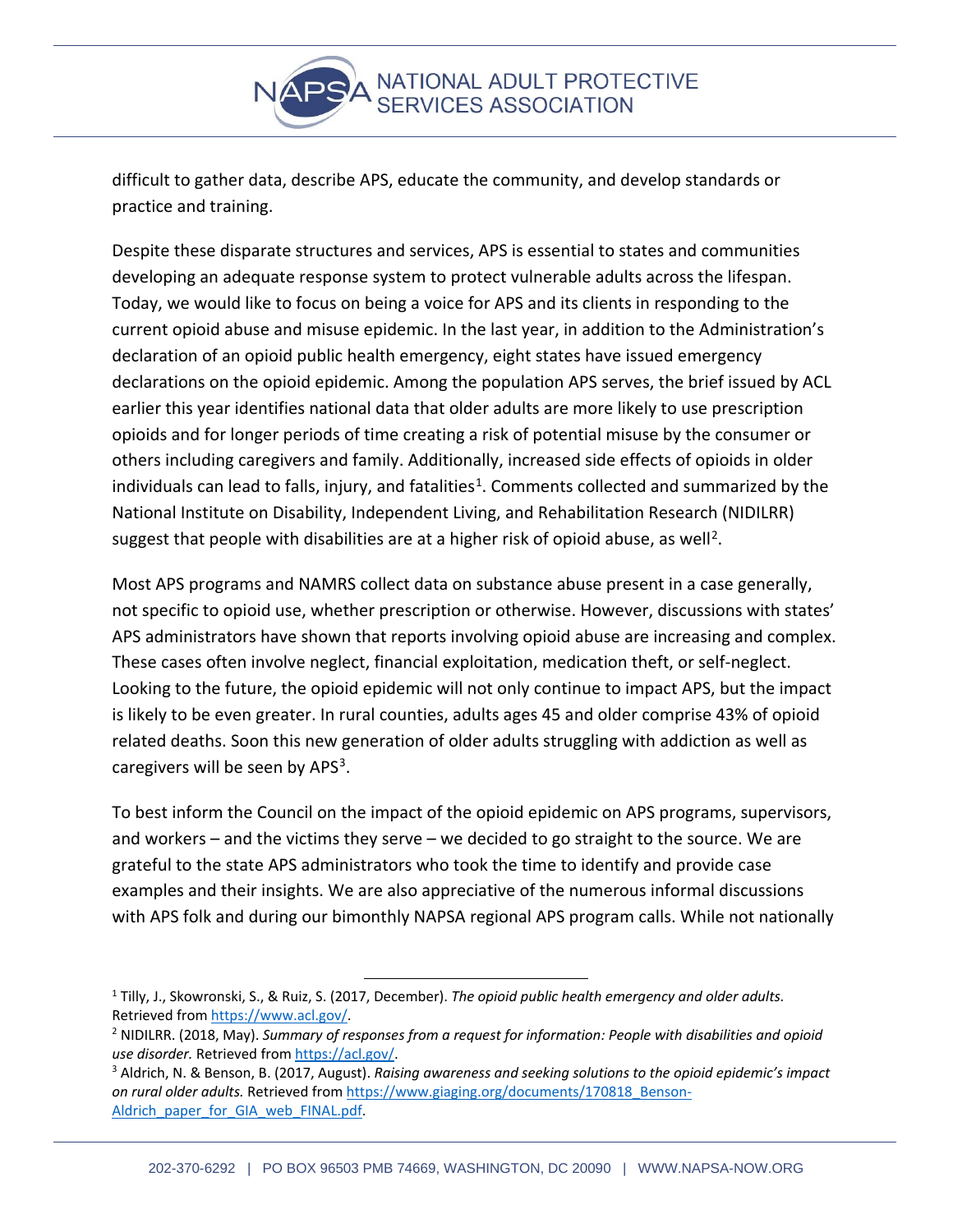

comprehensive, the descriptions they've given provide a snapshot of challenges across a variety of program structures.

Allow me to cite excerpts from two cases shared with us by APS programs:

"Client taking opioids for chronic pain but medications were not found in the home. The daughter, who lived with the client, was suspected of taking and selling the medications. The client had been prescribed oxycodone and methadone by the pain clinic but lab tests from the pain clinic showed no presence of opioids in the client's system."

"The client was reported to be misusing pain medication and overmedicating on prescriptions given for pain and preparation for surgery. Home health aides reported witnessing overmedication though the older adult says this is not true. APS opened a case and was able to refer the older adult for treatment services."

It is important to note that these examples show that opioid-related cases, whether involving prescription opioids or illicit opioids, are a microcosm of the larger APS caseloads. Analysis of contributed case snapshots largely reflect the nature of APS reports as a whole. The most frequent reports discussed in opioid-related cases are self-neglect, exploitation, and caregiver neglect. These allegations do not stand by themselves. As one APS administrator notes, "APS usually finds additional allegations that need to be investigated in addition to the missing narcotics." Alleged perpetrators were most often family members followed by non-family caregivers stealing prescriptions for their own use. Cases also underscore the impact beyond APS with the need to coordinate with partners such as EMS, law enforcement, home and community-based services, nursing services, mental health crisis units, and hospitals.

The most profound impact of opioid-related cases on APS is their increased complexity. Case workers may face additional assessments and challenges including behavioral assessments, coordination with medical providers, navigating family dynamics and addictions, and impacts of overmedication of both consumers and alleged perpetrators. Criminal elements in a case may add further complexity in working with law enforcement. Workers note that overmedication can exacerbate underlying conditions and affect the client's Activities of Daily Living (ADLs) such as basic toileting. Opioids can also create a safety risk for the consumer, the APS worker, and the neighborhood. One worker reported that clients may cause fires when smoking while over medicated. Cases were also reported to involve criminal elements in the house.

These challenges require time, expertise and resources. One worker gave a sample timeline for a case involving opioids and self-neglect.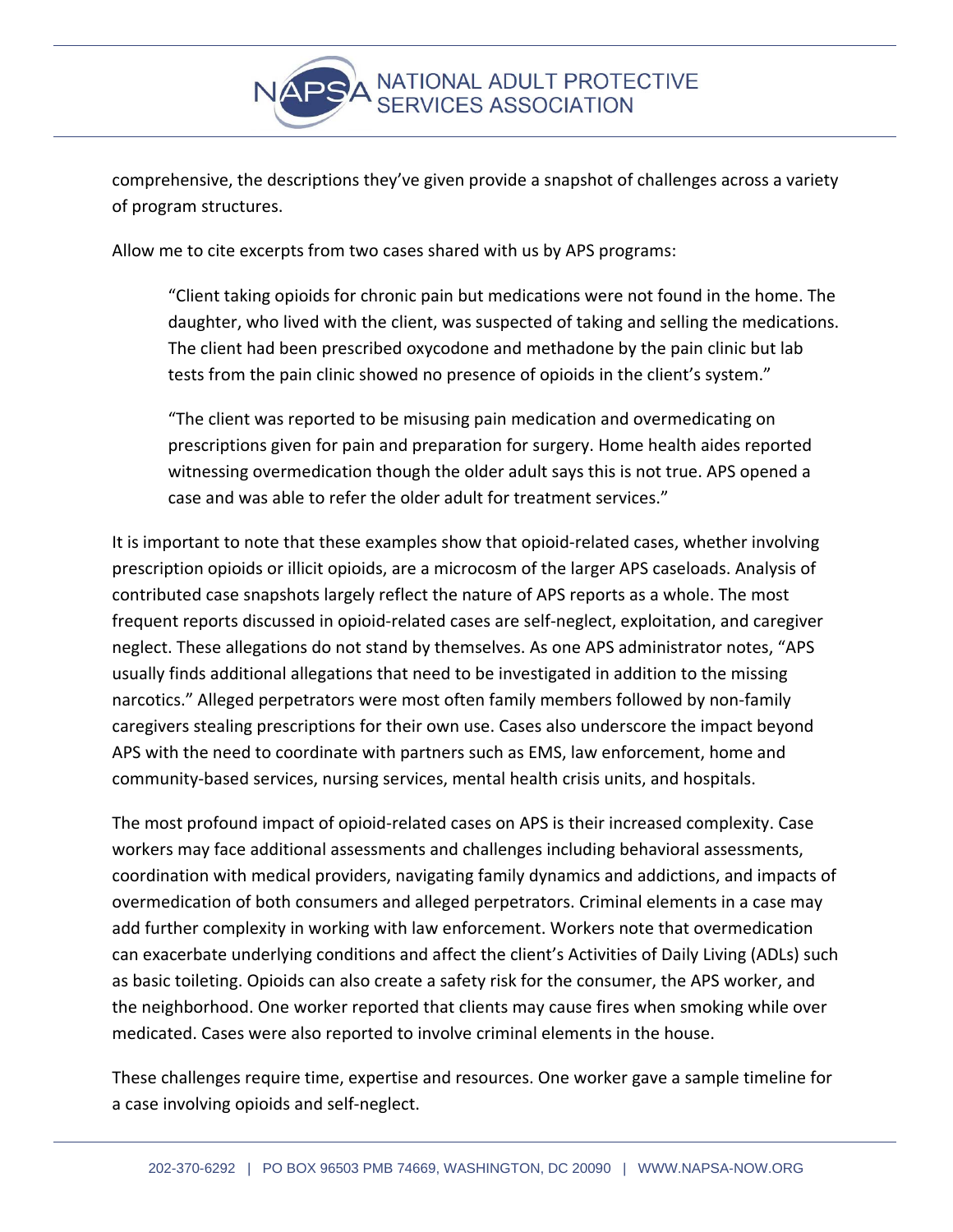"A timeline of events for APS when completing an involuntary hold affidavit on a client who is a harm to themselves or others due to over medicating/abusing narcotic prescriptions. It takes approximately 4-5 hours to initiate and complete an affidavit. That includes face to face interviews, home visit, assessing behaviors, investigating allegations, contacting law enforcement, contacting the mental health crisis mobile unit (if accessible), filling out the forms with law enforcement, EMS, transportation to the local hospital, travel to the hospital, notarizing affidavit, communicating with the hospital SW [social worker] and hospitalist, and requesting that a behavioral team assess the client. Then follow up the next day including referrals, family involvement, resources, etc. This takes 3-4 hours. Then type up APS contacts and services provided with evidence attached for another 3 hours."

This account totals 12 hours over two days for one case. One case among an APS worker's potential caseload of 25. Whether it is the client who self-neglects or an elder being abused by others, cases involving opioids require more time particularly in making referrals to appropriate services and potential coordination with law enforcement.

A challenge identified by APS programs that plagues APS generally is the lack of resources in the community and in the program. They face a lack of services to assist clients and family. Just as in domestic violence cases involving older adults in which shelters are often not available, communities often lack treatment options and support appropriate for older adults dealing with opioid-related issues. This is especially the case in rural communities. One APS worker noted, "The main issue I've noticed is it becomes a cycle and due to lack of resources/knowledge there is no one to intervene." This repeat cycle is compounded by the ease of access to prescriptions whether through a doctor's over-reliance on opioid treatments, "doctor shopping" both in and out of state, and limited tracking of prescriptions. As a result, an already under-resourced system is at risk of being overwhelmed with more complex and demanding cases. APS workers also noted that staff may not have enough training in identifying misuse or abuse or in advanced skills for complex cases.

The challenges brought by the opioid epidemic highlight the need to fully support and fund APS and the resources it relies upon. We applaud the modest increased funding for the Elder Justice Act in the recent Congressional omnibus package but must note that it still does not provide any form of a funding stream for APS services. The development of NAMRS and the grants for enhancing state programs remain crucial. More needs to be done to build on these accomplishments. Some APS programs are now receiving Victims of Crime Act grants from their